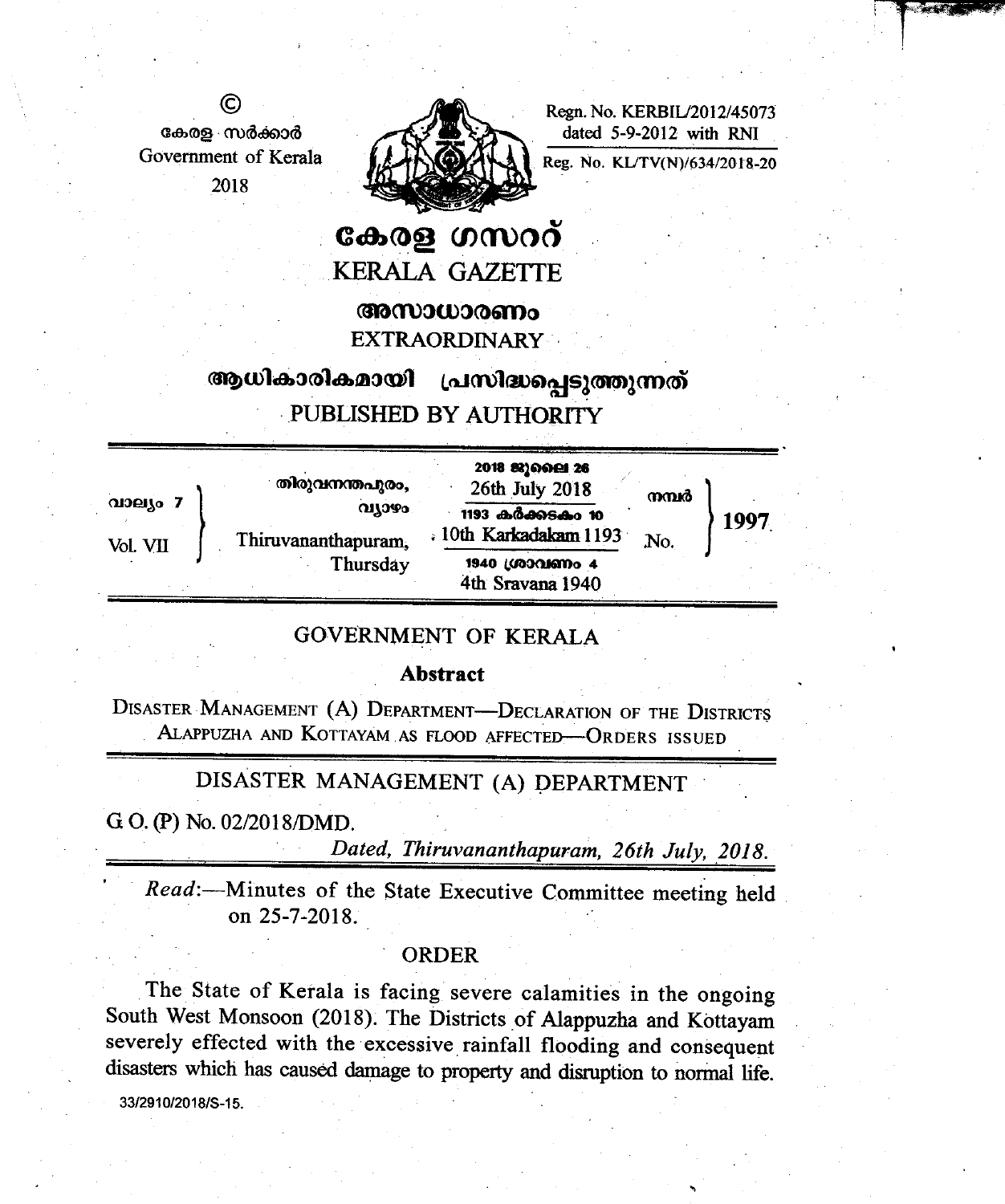The State Executive Committee of KSDMA held on 25-7-2018 discussed tho matter in detail and decided to direct the state Relief Commissioner to declare the districts of Alappuzha and Kottayam as flood affected.

Based on the decision of State Executive Committee of KSDMA, as the disasters in Alappuzha and Kottayam are of rare severity, the districts Alappuzha and Kottayam are declared as flood affected in the South West Monsoon season of 2018.

By order of the Governor,

 $\mathcal{L}$ ,  $\mathcal{L}$ I

P. H. KURIAN,<br>Additional Chief Secretary and<br>State Relief Commissioner.

To

All Additional Chief Secretaries/Principal Secretaries/Secretaries.

The Commissioner, Land Revenue. Thiruvananthapuram.

The District Collectors, Alappuzha/Kottayam.

- The District Collectors, Thiruvananthapuram/Kollam/Pathanamthitta/ Idukki/Ernakulam/Thri ssur/Palakkad/Malappuram/Kozhikode/ Wayanad/Kannur/Kasargod (for information).
- The Member Secretary, KSDMA, Observatory Hills, Vikas Bhavan P.O., Thiruvananthapuram
- The Head Scientist, SEOC, Observatory Hills, Vikas Bhavan P. O., Thiruvananthapuram.

' he Director, Agriculture, Vikas Bhavan, Thiruvananthapuram.

e Director, Animal Husbandry Department, Thiruvananthapuram.

Chief Engineer, Ground Water Departments.

Thief Engineer, Irrigation Department, Thiruvananthapuram.

rector, Health Services, Thiruvananthapuram.

naging Director, KWA, Thiruvananthapuram.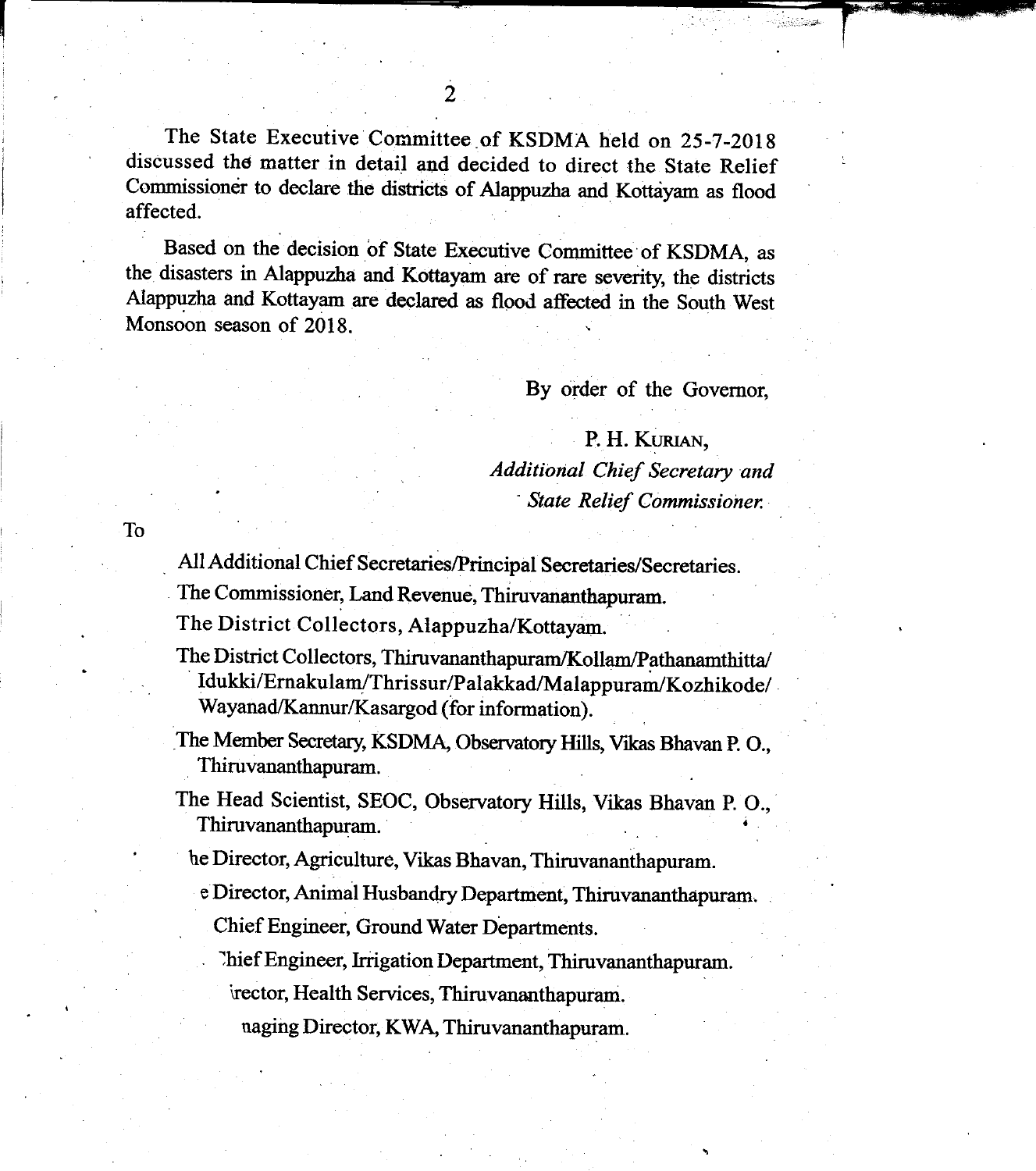The Secretary, KSEB, Vydyuthi Bhavan, Thiruvananthapuram.

The Director, ILDM, PTP Nagar, Thiruvananthapuram.

All District Treasury Officers (through Treasury Director, Thiruvananthapuram).

The Principal Accountant General (Audit), Kerala, Thiruvananthapuram.

The Accountant General (A&E), Kerala, Thiruvananthapuram.

The Accountant General, Branch Office, Kottayam.

Web & New Media, I & PRD.

Stock File/Office Copy.

Copy to:

The PS to Chief Minister.

The PS to All Ministers.

The Additional Secretary to Chief Secretary.

The PA to Additional Chief Secretary (Revenue & DM).

The PS to Principal Secretary, Finance Department

The PS to Secretary, Water Resources Department.

The PS to Secretary, Agriculture Department.

The PS to Secretary, Animal Husbandry Department.

PRINTED AND PUBLISHED BY THE SUPERINTENDENT OF GOVERNMENT PRESSES AT THE GOVERNMENT CENTRAL PRESS, THIRUVANANTHAPURAM, 2018.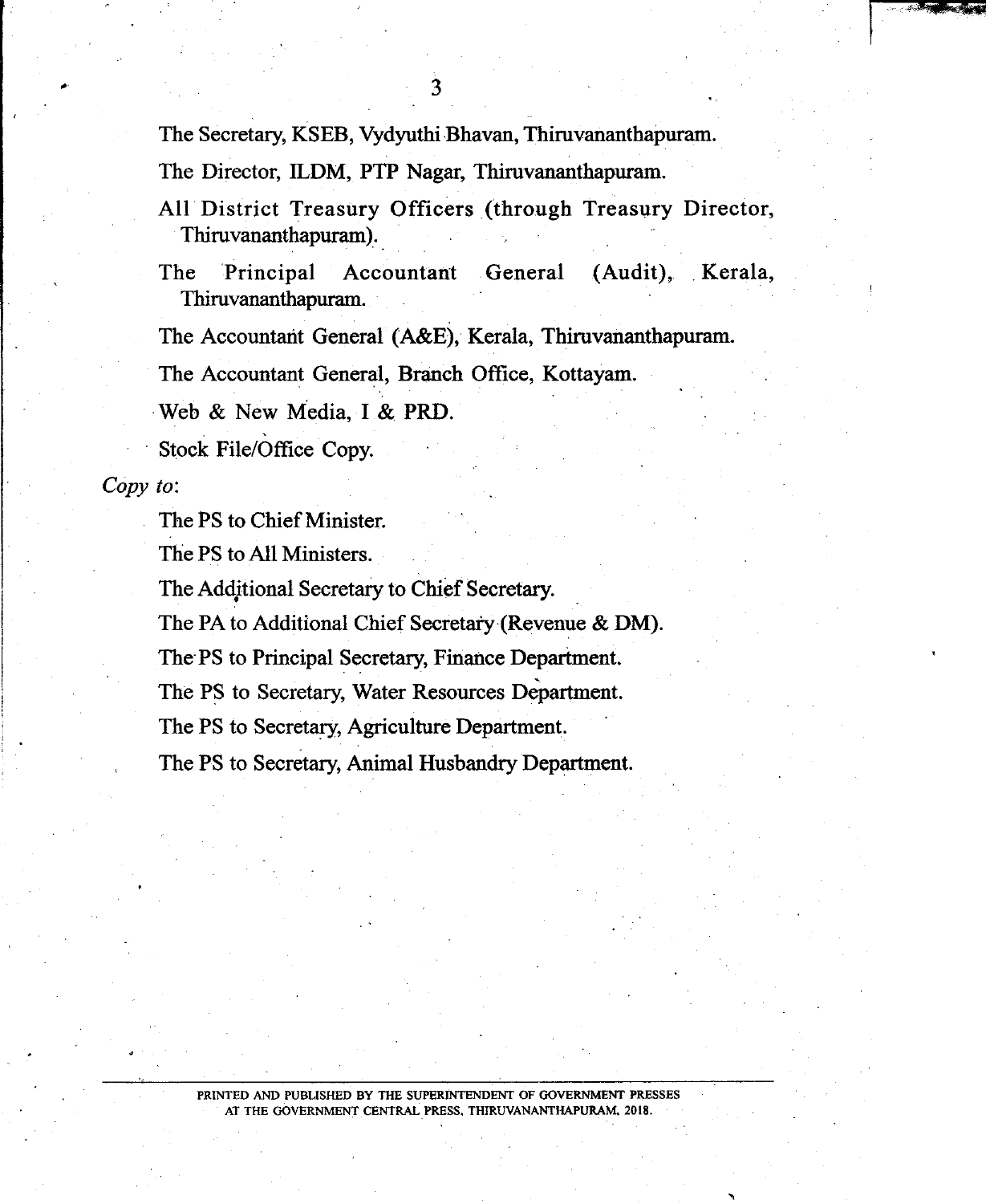

## GOVERNMENT OF KERALA **Abstract**

Disaster Management (A) Department-Declaration of Niranam, Peringara, Kadapra, Nedumbram and Kavumbhagam Villages of Thiruvalla Taluk in Pathanamthitta District as flood affected - Orders issued.

# G.O.(P)No.03/2018/DMD<br>G.O.(P)No.03/2018/DMD Dated, Thiruvananthapuram, 3<sup>rd</sup> August, 2018

Read:- G.O. (P)No.02/2018/DMD dated 26.07.2018

## ORDER

As per the Government Order read above, the districts of Alappuzha and Kottayam are declared as flood affected in the South West Monsoon Season of 2018.

 $(2)$  ln light of similar flooding, that existed for weeks in Niranam, Peringara, Kadapra, Nedumbram and Kavumbhagam Villages of Thiruvalla Taluk in Pathanamthitta District, these five villages are declared as flood affected in the South West Monsoon season of 2018.

> (BY ORDER OF THE GOVERNOR) P.H.KURIAN Additional Chief Secretary & State Relief Commissioner

To

All Additional Chief Secretaries / Principal Secretaries / Secretaries

The Commissioner, Land Revenue, Thiruvananthapuram

The District Collector, Pathanamthifta

The District Collectors

Thiruvananthapuram / Kollam / Pathanamthitta / Alappuzha / Kottayam / Idukki/ Ernakulam / Thrissur /'Malappuram / Kozhikode / Palakkad / Wayanad / Kannur / Kasargod (for information)

The Member Secretary, KSDMA, Observatory Hills, Vikas Bhavan P.O., Thiruvananthapuram

The Head Scientist, SEOC, Observatory Hills, Vikas Bhavan P.O.,

ThiruvananthapuramThe Director, Agriculture, Vikas Bhavan, Thiruvananthapuram

The Director, Animal Husbandry Department, Thiruvananthapuram

The Chief Engineer, Ground Water Departments

The Chief Engineer, Irrigation Department, Thiruvananthapuram

The Director, Health Services, Thiruvananthapuram

The Managing Director, KWA, Thiruvarianthapuram P.T.O.